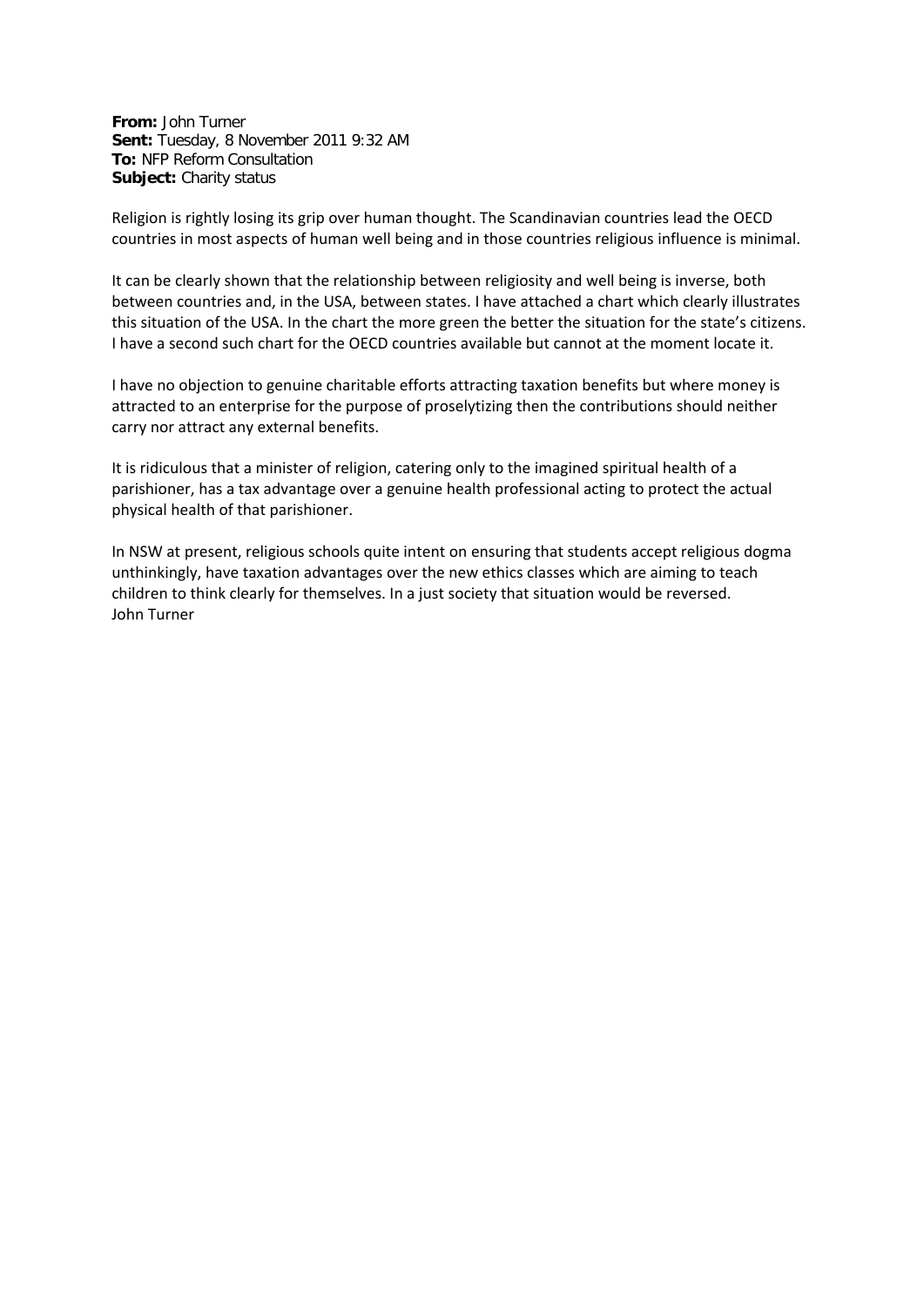**From:** John Turner **Sent:** Tuesday, 8 November 2011 1:49 PM **To:** NFP Reform Consultation **Subject:** Addendum

I made a submission earlier today. I now wish to add a second attachment and have revised my submission accordingly. I could not locate the second attachment at the time of the earlier submission.

## Revised Submission

Religion is rightly losing its grip over human thought. The Scandinavian countries lead the OECD countries in most aspects of human well being and in those countries religious influence is minimal.

It can be clearly shown that the relationship between religiosity and well-being is inverse, between countries and, in the USA, between states. I have attached a chart which clearly illustrates this situation of the USA. In the chart the more green the better the situation for the state's citizens. While the second chart does not draw attention to the influence of religion in the comparison anyone familiar with the extent of religiosity in various countries will recognise the parallelism.

I have no objection to genuine charitable efforts attracting taxation benefits but where money is attracted to an enterprise for the purpose of proselytizing then the contributions should neither carry nor attract any external benefits.

It is ridiculous that a minister of religion, catering only to the imagined spiritual health of a parishioner, has a tax advantage over a genuine health professional acting to protect the actual physical health of that parishioner.

In NSW at present, religious schools quite intent on ensuring that students accept religious dogma unthinkingly, have taxation advantages over the new ethics classes which are aiming to teach children to think clearly for themselves. In a just society that situation would be reversed. John Turner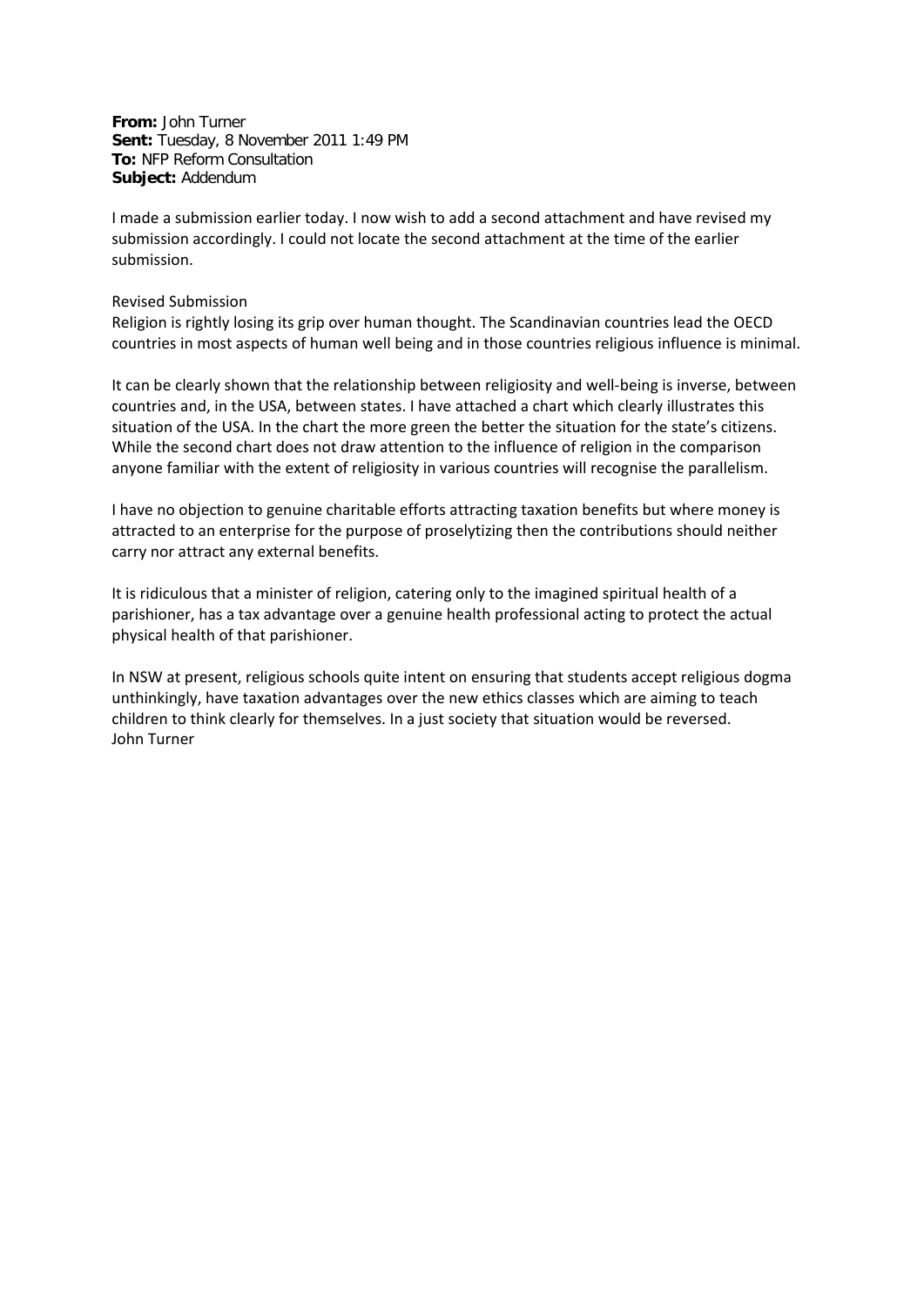## Bottom of the Heap

Selected measures from the report "Social Justice in the OECD - How Do the Member States<br>Compare?" Includes some categories of index ratings and some raw data.

| Top 5 | Top 16<br>Groupings<br>may be larger<br>in cases of ties. | Bottom 15 -<br>- Bottom 10 –<br>Bottom 5 |
|-------|-----------------------------------------------------------|------------------------------------------|
|       |                                                           |                                          |
|       |                                                           |                                          |

Ratings are weighted and on a scale<br>of 1 (lowest) to 10 (highest).

Inter-generational justice rating Includes family and pension policies, environmental policies and assessment of political-<br>economic being established for future generations. ļ

|                      | Overall<br>social<br>justice<br>rating | Overall<br>poverty<br>prevention<br>rating | Overall<br>poverty<br>rate | Child<br>poverty<br>rate | Senior<br>citizen<br>poverty<br>rate | Income<br>inequality<br>(Gini Index)<br>Higher<br>numbers<br>represent<br>more<br>income<br>inequality | Pre-<br>primary<br>education<br>Public<br>expenditure<br>on pre-<br>primary<br>education as<br>a percentage<br>of GDP | <b>Health rating</b><br>Inclusiveness,<br>quality of<br>service, and<br>perceived<br>health<br>between<br>hiahest/<br>lowest<br>incomes |      |
|----------------------|----------------------------------------|--------------------------------------------|----------------------------|--------------------------|--------------------------------------|--------------------------------------------------------------------------------------------------------|-----------------------------------------------------------------------------------------------------------------------|-----------------------------------------------------------------------------------------------------------------------------------------|------|
| Iceland              | 8.73                                   | 9.07                                       | 6.4%                       | 6.7%                     | 6.7%                                 | 0.301                                                                                                  | 0.75%                                                                                                                 | 8.53                                                                                                                                    | 7.18 |
| Norway               | 8.31                                   | 8.87                                       | 7.8                        | 5.5                      | 8.0                                  | 0.250                                                                                                  | 0.42                                                                                                                  | 7.30                                                                                                                                    | 8.53 |
| Denmark              | 8.20                                   | 9.16                                       | 6.1                        | 3.7                      | 12.3                                 | 0.248                                                                                                  | 0.60                                                                                                                  | 7.53                                                                                                                                    | 8.10 |
| Sweden               | 8.18                                   | 8.43                                       | 8.4                        | 7.0                      | 9.9                                  | 0.259                                                                                                  | 0.67                                                                                                                  | 7.87                                                                                                                                    | 9.00 |
| Finland              | 8.06                                   | 8.53                                       | 8.0                        | 5.2                      | 13.0                                 | 0.259                                                                                                  | 0.36                                                                                                                  | 7.17                                                                                                                                    | 8.01 |
| Netherlands          | 7.72                                   | 8.88                                       | 7.2                        | 9.6                      | 1.7                                  | 0.294                                                                                                  | 0.38                                                                                                                  | 7.08                                                                                                                                    | 6.82 |
| Switzerland          | 7.44                                   | 7.39                                       | 9.3                        | 9.4                      | 17.6                                 | 0.303                                                                                                  | 0.19                                                                                                                  | 8.03                                                                                                                                    | 7.55 |
| Luxembourg           | 7.27                                   | 8.35                                       | 8.5                        | 11.0                     | 2.7                                  | 0.288                                                                                                  | 0.45                                                                                                                  | 7.89                                                                                                                                    | 7.01 |
| Canada               | 7.26                                   | 7.00                                       | 12.0                       | 14.8                     | 4.9                                  | 0.324                                                                                                  | 0.20                                                                                                                  | 7.63                                                                                                                                    | 6.06 |
| France               | 7.25                                   | 8.66                                       | 7.2                        | 9.3                      | 5.3                                  | 0.293                                                                                                  | 0.63                                                                                                                  | 7.67                                                                                                                                    | 7.17 |
| Czech Republic       | 7.17                                   | 9.18                                       | 5.5                        | 8.8                      | 3.6                                  | 0.256                                                                                                  | 0.42                                                                                                                  | 5.84                                                                                                                                    | 5.97 |
| New Zealand          | 7.14                                   | 6.27                                       | 11.0                       | 12.2                     | 23.5                                 | 0.330                                                                                                  | 0.45                                                                                                                  | 8.18                                                                                                                                    | 6.98 |
| Austria              | 7.13                                   | 8.49                                       | 7.9                        | 7.2                      | 9.9                                  | 0.261                                                                                                  | 0.45                                                                                                                  | 6.87                                                                                                                                    | 7.11 |
| Germany              | 7.03                                   | 8.12                                       | 8.9                        | 8.3                      | 10.3                                 | 0.295                                                                                                  | 0.40                                                                                                                  | 6.63                                                                                                                                    | 6.87 |
| Britain              | 6.79                                   | 6.92                                       | 11.0                       | 13.2                     | 12.2                                 | 0.345                                                                                                  | 0.28                                                                                                                  | 6.77                                                                                                                                    | 6.95 |
| Belgium              | 6.73                                   | 7.56                                       | 9.4                        | 10.0                     | 13.5                                 | 0.259                                                                                                  | 0.59                                                                                                                  | 7.05                                                                                                                                    | 6.10 |
| Hungary              | 6.41                                   | 9.14                                       | 6.4                        | 7.2                      | 4.7                                  | 0.272                                                                                                  | 0.69                                                                                                                  | 5.08                                                                                                                                    | 6.04 |
| Ireland              | 6.41                                   | 7.51                                       | 9.1                        | 11.0                     | 13.4                                 | 0.293                                                                                                  | 0.003                                                                                                                 | 7.00                                                                                                                                    | 6.06 |
| Italy                | 6.29                                   | 6.78                                       | 11.4                       | 15.3                     | 8.9                                  | 0.337                                                                                                  | 0.49                                                                                                                  | 7.45                                                                                                                                    | 5.12 |
| Poland               | 6.17                                   | 7.15                                       | 11.2                       | 13.5                     | 7.7                                  | 0.305                                                                                                  | 0.57                                                                                                                  | 5.04                                                                                                                                    | 5.33 |
| Australia            | 6.14                                   | 4.24                                       | 14.6                       | 14.0                     | 39.2                                 | 0.336                                                                                                  | 0.04                                                                                                                  | 7.68                                                                                                                                    | 6.29 |
| Japan                | 6.00                                   | 5.21                                       | 15.7                       | 14.2                     | 21.7                                 | 0.329                                                                                                  | 0.09                                                                                                                  | 7.66                                                                                                                                    | 4.95 |
| Portugal             | 5.97                                   | 5.77                                       | 12.0                       | 18.7                     | 15.2                                 | 0.353                                                                                                  | 0.37                                                                                                                  | 5.66                                                                                                                                    | 5.60 |
| Slovakia             | 5.96                                   | 8.33                                       | 7.2                        | 10.7                     | 7.2                                  | 0.257                                                                                                  | 0.37                                                                                                                  | 5.04                                                                                                                                    | 5.24 |
| South Korea          | 5.89                                   | 4.26                                       | 15.0                       | 10.3                     | 45.1                                 | 0.315                                                                                                  | 0.09                                                                                                                  | 7.18                                                                                                                                    | 5.72 |
| Spain                | 5.83                                   | 5.20                                       | 14.0                       | 17.2                     | 20.6                                 | 0.317                                                                                                  | 0.63                                                                                                                  | 7.35                                                                                                                                    | 5.77 |
| <b>United States</b> | 5.70                                   | 3.85                                       | 17.3                       | 21.6                     | 22.2                                 | 0.378                                                                                                  | 0.33                                                                                                                  | 6.23                                                                                                                                    | 5.95 |
| Greece               | 5.37                                   | 6.24                                       | 10.8                       | 13.2                     | 22.7                                 | 0.307                                                                                                  | 0.11                                                                                                                  | 6.61                                                                                                                                    | 3.47 |
| Chile                | 5.20                                   | 3.30                                       | 18.4                       | 24.0                     | 22.8                                 | 0.494                                                                                                  | 0.59                                                                                                                  | 5.65                                                                                                                                    | 5.92 |
| Mexico               | 4.75                                   | 2.11                                       | 21.0                       | 25.8                     | 29.0                                 | 0.476                                                                                                  | 0.59                                                                                                                  | 3.51                                                                                                                                    | 5.34 |
| Turkey               | 4.19                                   | 4.26                                       | 17.0                       | 23.5                     | 13.7                                 | 0.409                                                                                                  | 0.02                                                                                                                  | 3.79                                                                                                                                    | 5.05 |

Source: Bertelsmann Stiftung